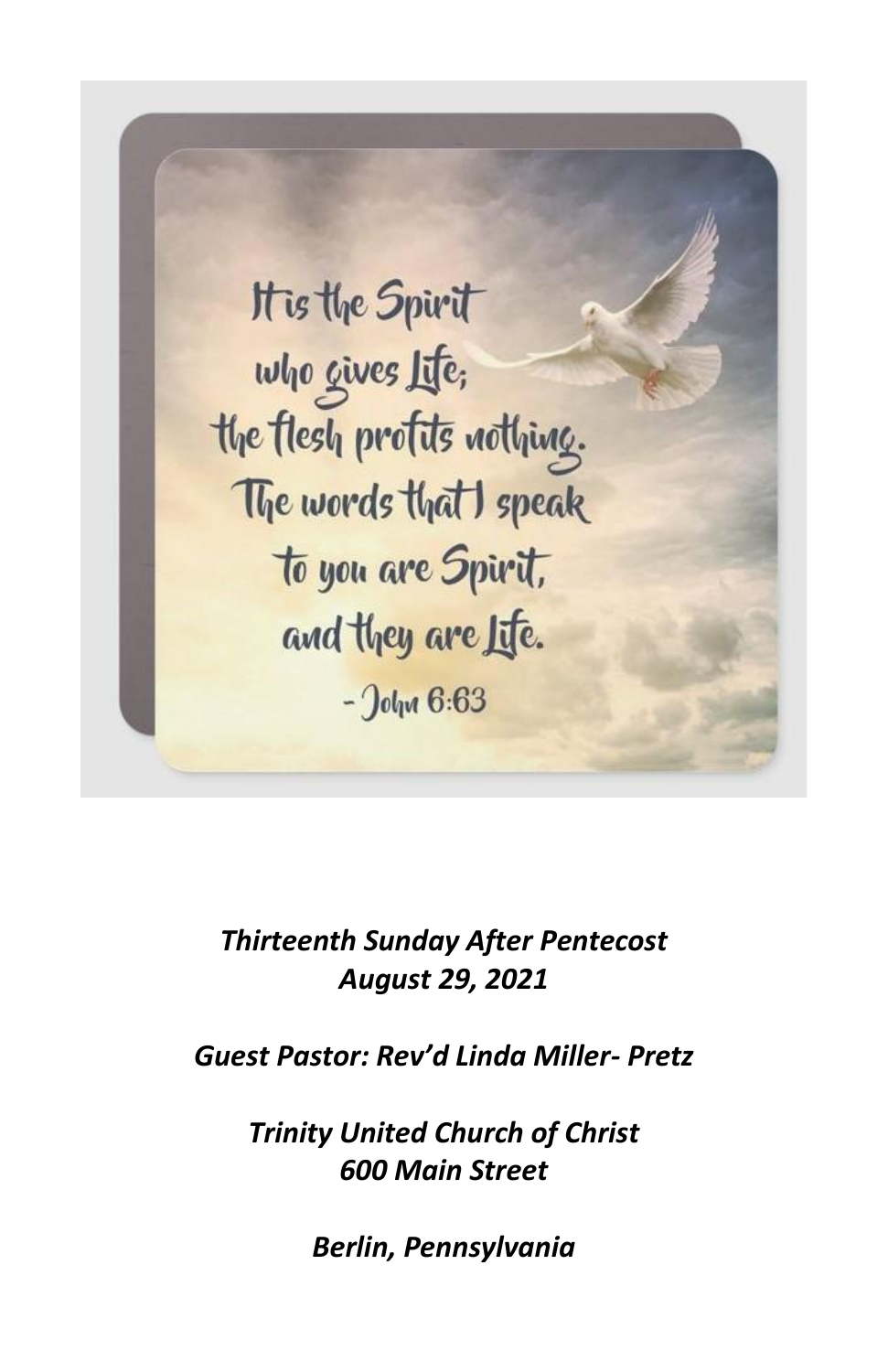#### **Greetings & Announcements**

# **\*The Doxology**

**\*Invitation to Confession:** The Word became flesh and dwelt among us, full of grace and truth; but we esteemed it not and turned away. Let us confess our unfaithfulness and the limits of our trust.

**\*Corporate Confession: God of love and justice, we long for peace within and peace without. We long for harmony in our families, for serenity in the midst of struggle, and for commitment to each other's growth. We long for the day when our homes will be a dwelling place for your love. Yet we confess that we are often anxious; we do not trust each other, and we harbor violence. We are not willing to take the risks and make the hard choices that love requires. Look upon us with kindness and grace. Rule in our homes and in all the world; show us how to walk in your paths, through the mercy of our Savior. Amen.**

# **\*Time For Silent Confession**

**\*Assurance of Pardon:** One fact remains that does not change: God has loved you, loves you now, and will love you always. This is the good news that brings us new life. God has heard the confessions of our hearts and God's mercy abounds, forgiving us, and opens to us a new opportunity to live in love.

# **\*Hymn of Praise: No. 12** *"Holy God, We Praise Thy Name"*

#### **\*Psalm 84**

How lovely is your dwelling place, O God of Hosts!

#### **My soul longs, indeed it faints for the courts of God; My heart and my flesh sing for joy to the living God.**

Even the sparrow finds a home, and the swallow a nest for herself, where she may lay her young, at your altars, O God of Hosts, my Ruler and my God.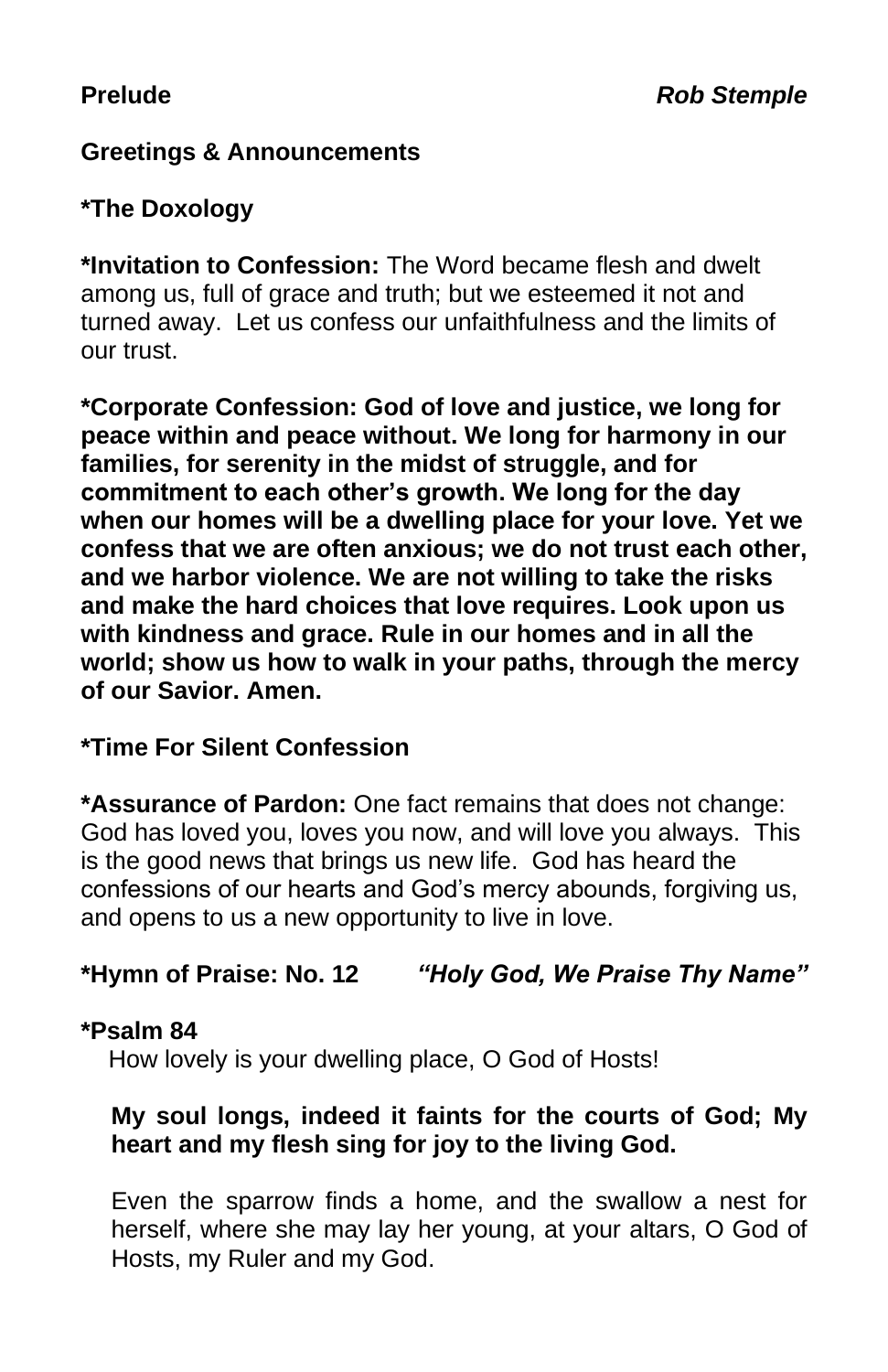#### **Happy are those that live in your house ever singing your praise.**

Happy are those whose strength is in you, in whose heart are the highways to Zion.

#### **As they go through the valley of Baca they make it a place of springs; the early rain also covers it with pools.**

They go from strength to strength; the God of Gods will be seen in Zion.

#### **O sovereign God of Hosts, hear my prayer; give ear, O God of Jacob!**

Behold our shield, O God; look on the face of your anointed.

#### **For a day in your courts is better than a thousand elsewhere. I would rather be a doorkeeper in the house of my God than live in the tents of wickedness.**

For the sovereign God is a sun and shield; God bestows favor and honor.

# **No good thing does God withhold from those who walk uprightly.**

O God of Hosts, happy is everyone who trust in you. Amen.

| <b>Ministry of Music</b>                                           | <b>Rob Stemple</b>       |
|--------------------------------------------------------------------|--------------------------|
| <b>Pastoral Prayer</b>                                             |                          |
| <b>Old Testament Lesson</b>                                        | Joshua 24:1-2, 14-15     |
| *Gospel Hymn: No. 404                                              | "The Solid Rock"         |
| <b>Gospel Reading</b>                                              | John 6:56-69             |
| <b>Preaching of the Word</b><br>"Flesh and Spirit; Myth and Truth" | Rev'd Linda Miller-Pretz |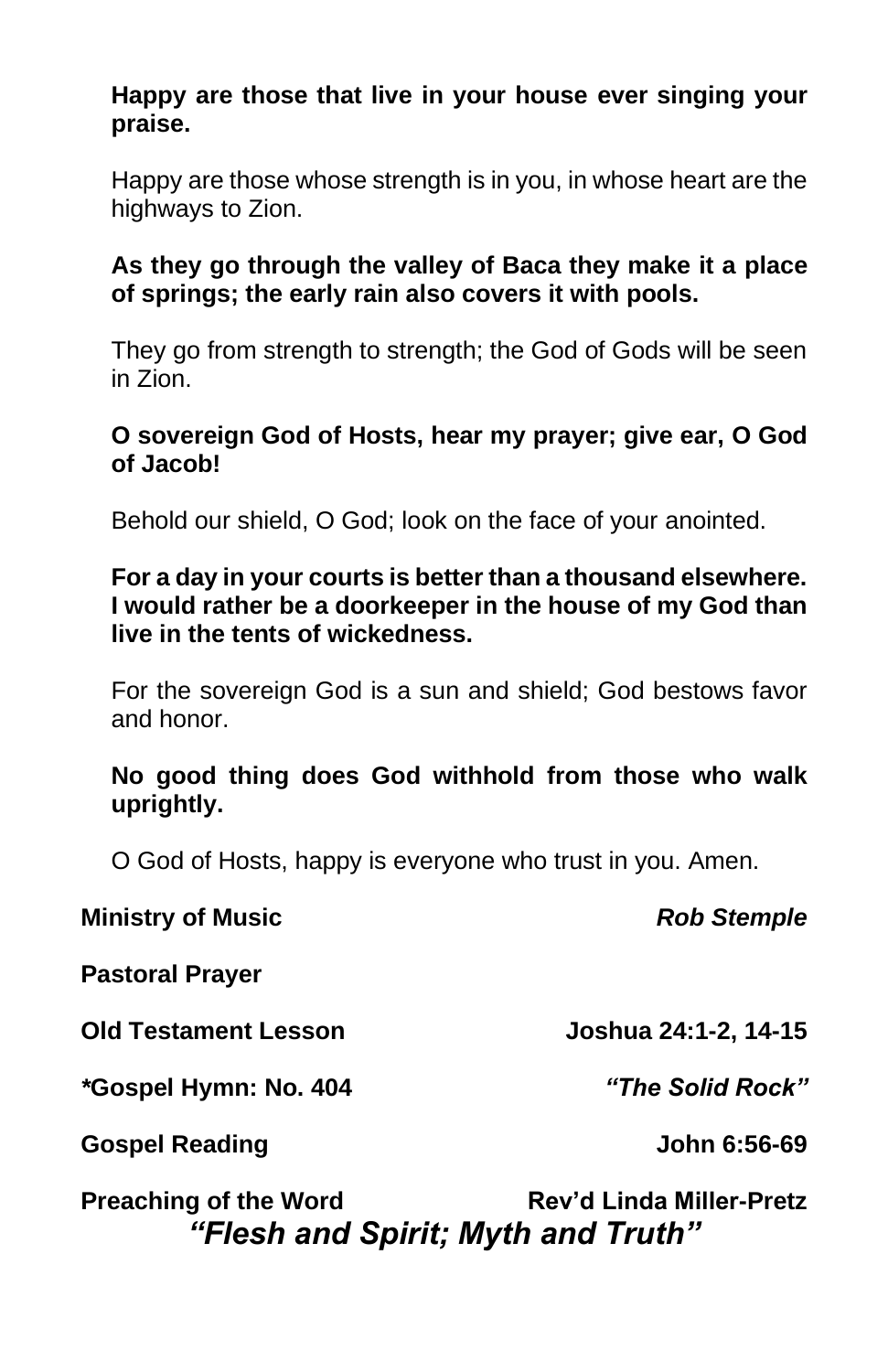# **Call to Prayer of Intercession: No 429 "Lord, Listen To Your Children Praying"**

**Prayer of Intercession**

**Lord's Prayer** [using **debts** and **debtors**]

**\*Hymn of Commitment: No. 295** *"Revive Us Again"*

**\*Dismissal and Blessing**

**\*Going Forth**

*+ + + + + + +*

**Chancel Choir resumes** rehearsals on Wednesday, September 22 at 7:30 p.m. Pastor Dave has ordered new music that includes accompaniment CDs for the fall. Join us as we sing some new music like "Shut de door, Keep out de Devil!" and more.

**Trinity Bells** will meet on September 15 at 6:30 p.m. to polish the bells and their first full rehearsal will be September 22 at 6:30 p.m. If you would like to join the bells, please speak with Jeanne Hillegass.

**Confirmation Classes** – for students entering 6<sup>th</sup> grade and above, you are invited to join Pastor Dave on Sunday, September 19 at 6:30 p.m. with your parent[s] for an introduction to Confirmation. We will meet the  $1<sup>st</sup>$  and third Sunday evenings through October 2022 [we will not meet in July and August]. Confirmation will be Reformation Sunday October 2022.

**Rally Sunday** will be Sunday, September 12 and we will present Fletcher Bibles during worship.

**Trinity Celebrates 250 Years** of ministry in 2027. We are starting to think about this celebration and how to commemorate this very special anniversary. Would you be willing to work with a team to create a plan for honoring this anniversary? Speak with Pastor of your interest.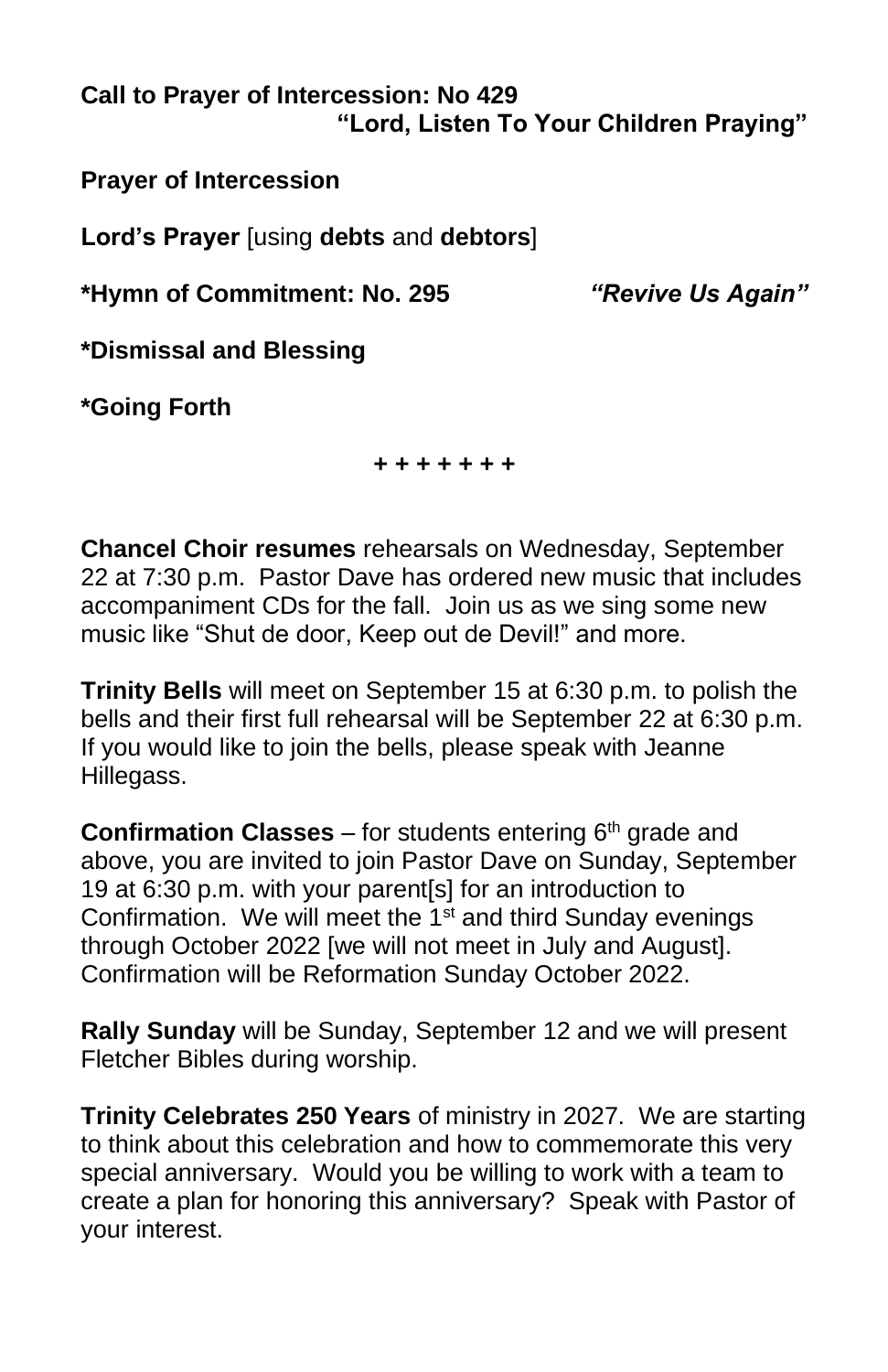# **St. Gregory's Annual Festival – MacDonaldton, PA - Sunday, September 5, 2021**

Family-style ham and turkey dinners with noodles and stuffing – served 11:00 a.m. to 2:00 p.m. – adults \$12.00 – children under 12 \$6.00 – games, bake sale, themed baskets, refreshments – fun for all ages – come and enjoy reminiscing with family and friends in our air-conditioned hall.

# **VBS – Wilderness Journey**

We enjoyed having 22 children share in our VBS 2021 prepared and led by Amy Clark and Jean Hart. The decorations of the sanctuary and church office were wonderful. Thank you to our dinner hosts who made sure a delicious meal was served each night to children and families. Thank you to Amanda Custer for heading up the Crafts once again – it is always a joy to see what is done to corelate with the themes of the week. We had a number of guides who led the age groups around to the modules to experience VBS. Pastor Dave with the help of Matt Miller presented the daily scripture lesson from Exodus. Thank you to everyone who volunteered and participated in a very successful Vacation Bible School**! Pictures are now available on our website at berlinucc.org under photo albums.**

The offering of \$125.00 will be given to the Schrock Playground.

# **Those Remembered in prayer:**

God's guidance and protection for Armed Forces.

# **Shut Ins:**

Roy Bucher, Helen Diest, Mary Forespring, Janet Gindlesperger, Cynthia Kelly, Lois Krause, Deb Luteri, Lois Saylor, Dirkje Stellingwerf.

# **Healing Concerns:**

Sally Altfather, Mark Amyot, Donnie Baxter, Lindsey Stotler Cioci, Pam Crooks, Jane Fisher, Linda Gallick, Dawn Gindlesperger, Kathryn Grimm, Barry Landis, Larry McCullen, Bayley Mull, Glenda Paul Family, Nancy Schrock, Avis Specht, Robin Walker, Heather Weighley, Nancy Weighley, John Will, Karen Will, Kimberly Kay Roos Zimmerman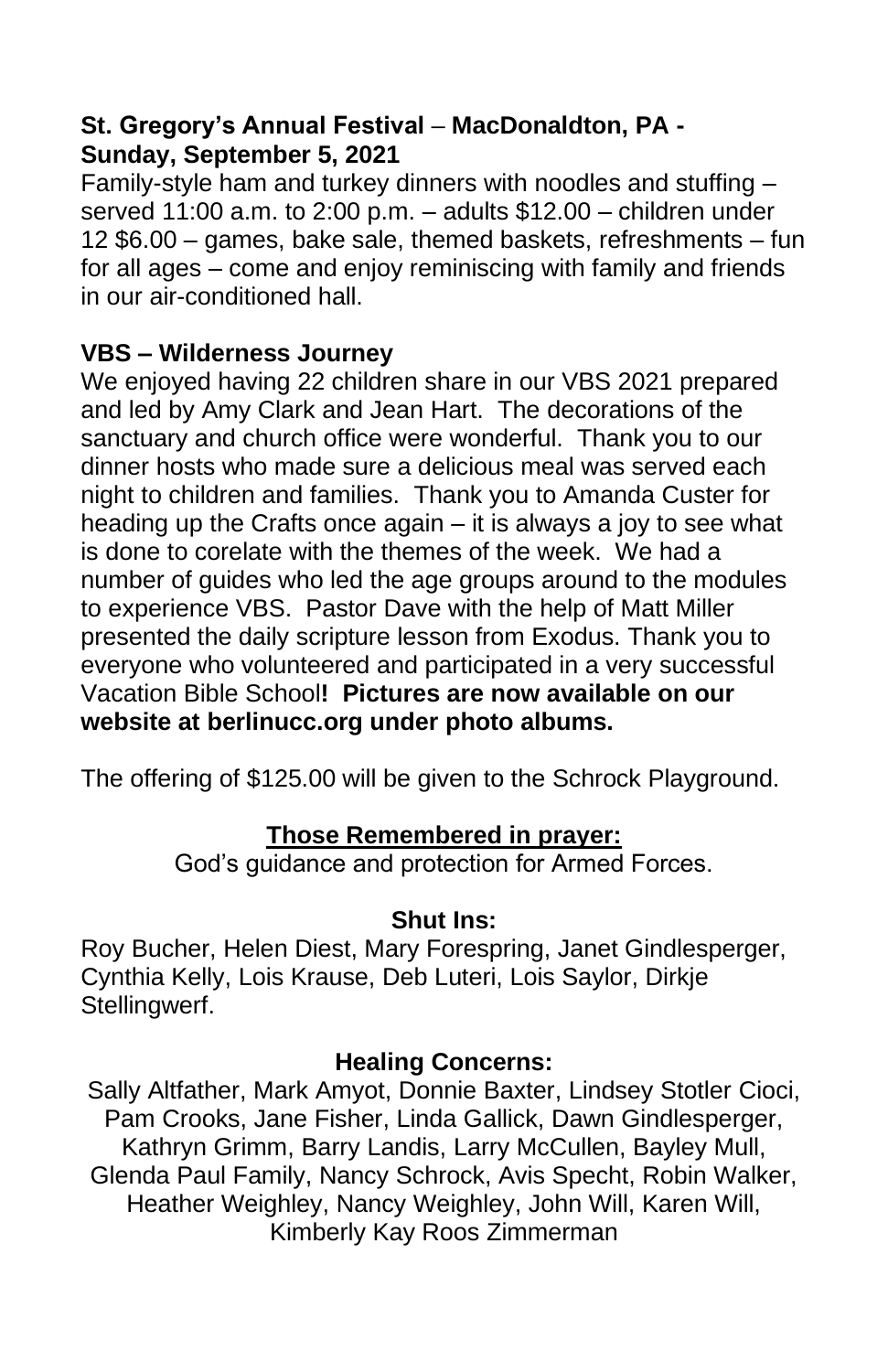# **The Saints In Action**

Next Sunday – September 5th 9:00 a.m. Worship 10:10 a.m. Sunday School

# **Giving From 8/15/2021**

|              | Rec       | <b>Budget</b> | Over/Under |
|--------------|-----------|---------------|------------|
| General      | 1686.00   | \$2434.93     | $-5748.93$ |
| Ben          | \$275.00  | \$213.46      | \$61.54    |
| <b>Maint</b> | \$125.00  | \$163.46      | $-538.46$  |
| Mem          | \$130.00  |               |            |
| <b>Total</b> | \$2216.00 | \$2811.85     | $-5725.85$ |

Benevolence includes Food Pantry of \$20.00.

#### **Worship Attendance: 109 Sunday School: 18**

#### *Where You May Find. . .*

**The Nursery:** *is on the lower level for children and their parent. A big screen TV is mounted in the room so that you may watch the service.*

#### **At the Sanctuary Entrances. . .** Large Print Bulletins **Example 20** Hearing Amplifiers Recycling Boxes for Bulletins *These Days –* Devotional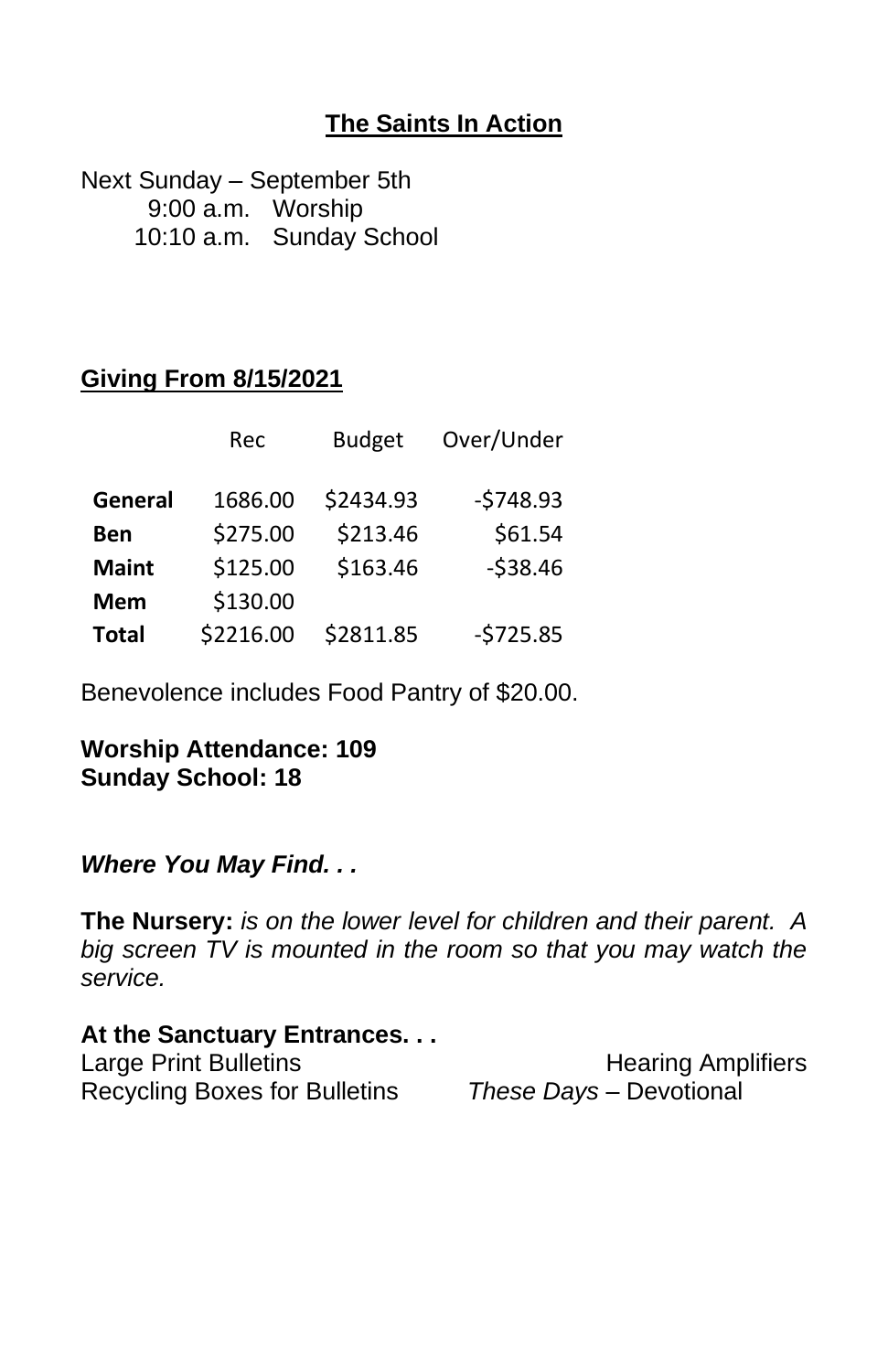# **Assisting in Worship**

*Sound:* Lori Gindlesperger, Russ Hillegas

*The Flowers on the altar* in memory of Charles & Mary Esther Smith by Nancy Bittner and Family

*Additional Flowers* are in honor of their family, Scott, Lauren, Andy, Melissa, Kylan and Kamden by Mark and Lori **Gindlesperger** 

*We welcome the Rev'd Linda Miller-Pretz* to the Trinity pulpit this Sunday and next Sunday. She is a retired clergy member of the Penn West Conference and former Associate Conference Minister. She and her husband, Joel, live near Pittsburgh. Thank you, Pastor Linda, for coming to share the Gospel with us today.

#### *The Whole Congregation in Ministry and Assisted by*

*Pastor: Rev'd Dr. David A. Williams Church Secretary: Pam Bush Chancel Choir Director Emeritus: Linda Gallick Handbells: Jeanne Hillegas Financial Secretary: Renee Gindlesperger*

#### *Church Contact Information Church Office Hours – Tuesday through Thursday 9:00 am to 1:00 pm*

Phone: 814-267-3234 Mail: PO Box 86, Berlin, PA 15530 Email: [berlinucc@yahoo.com](about:blank) Website: [www.berlinucc.org](about:blank) **Pastor's Contact Information Cell Phone: 814-241-3919 E-Mail:** [uccvicar@gmail.com](about:blank) 603 Fletcher Street, Berlin, PA 15530